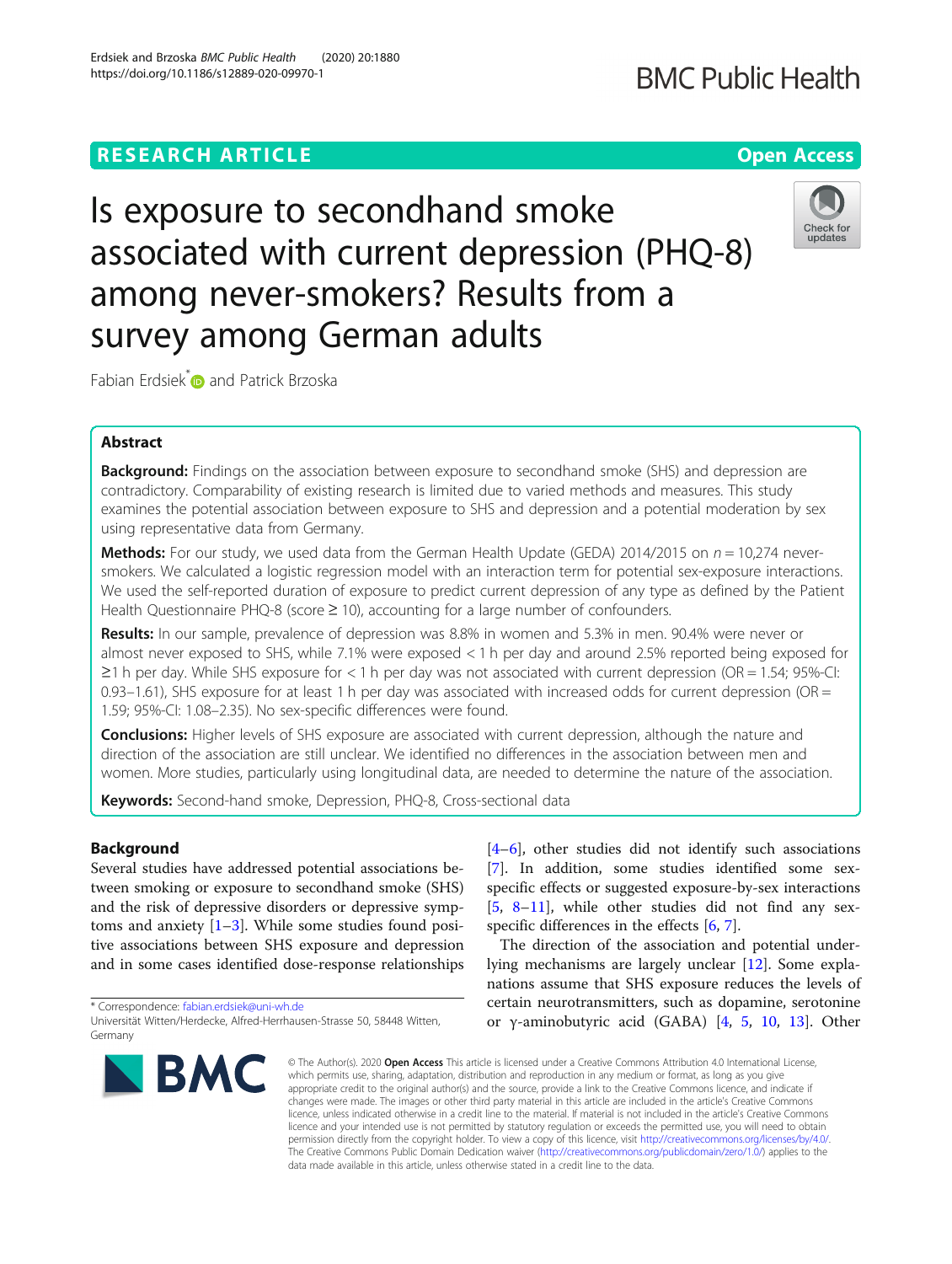hypotheses suggest that involuntary exposure in social situations can cause stress and lead to depressive symptoms [[4,](#page-5-0) [10,](#page-5-0) [13](#page-5-0)]. The association between SHS exposure and non-communicable diseases has also been mentioned as a potential explanation, since non-communicable diseases have been linked to depressive disorders as well [\[6](#page-5-0)].

The aforementioned studies vary greatly in study design, sample population and measurements of exposure and outcome. While some studies rely on measured information about exposure to smoke [[5](#page-5-0)–[7](#page-5-0)], using different measurements of cotinine, other studies use selfreported exposure as their measurement [[9](#page-5-0)–[11\]](#page-5-0). Similarly, definitions of a positive outcome vary greatly. Some studies use self-reported diagnoses of depression or self-reported depression  $[4, 9-11]$  $[4, 9-11]$  $[4, 9-11]$  $[4, 9-11]$  $[4, 9-11]$  $[4, 9-11]$ , other studies draw on validated psychometric instruments, like the General Health Questionnaire or the Composite International Diagnostic Interview [\[5](#page-5-0)–[7\]](#page-5-0).

In a recent study using pooled data from Germany, no association was identified when using self-reported diagnosis of depression and self-reported exposure as mea-surements [[14\]](#page-5-0). Self-reported diagnosis of depression, however, bears the risk of underestimating the prevalence of depression due to social desirability bias and undiagnosed cases of depression. Using representative recent data from Germany, the aim of the present study is to identify a potential association between exposure to SHS and current depression, as defined by a selfassessment by means of the Patient Health Questionnaire 8 (PHQ-8). In addition, we investigated potential sex-specific differences in this association.

# Methods

#### Study design

For our study we used secondary data from the fourth wave of the German Health Update (GEDA) survey from  $2014/2015$  [[15,](#page-5-0) [16\]](#page-5-0). GEDA is a recurring survey that is conducted by the Robert Koch Institute, the main scientific public health institution of the German Ministry of Health. The GEDA survey is part of regular German health reporting and is designed to be representative of the general population of Germany. It covers a wide range of topics, including health service use, health behavior, sociodemographic and economic aspects and health outcomes.

The GEDA 2014/2015 wave also integrated the European Health Interview Survey (EHIS). The target population for the EHIS is the German-speaking population with a registered private home in Germany aged 15 years or older. For the GEDA dataset, only respondents aged 18 years or older were included. The sample was drawn using a two-stage stratified cluster sampling approach using address registers. The study applied a mixed-mode design, where respondents could participate using either a standardized online questionnaire or a standardized paper-and-pencil questionnaire, according to their preference. The overall sample comprised 24,016 male and female respondents aged 18 years or older, at a response rate of 26.9%. For our analysis we only included neversmokers ( $n = 11,178$ ) and excluded those with missing information on the variables and covariates  $(n = 904)$ , resulting in a subsample of  $n = 10,274$ .

# Measures and variables

In our data, overall exposure to secondhand smoke was measured using self-reported duration of exposure to secondhand smoke in closed rooms per day. Categories of the variable were "never or almost never", "less than 1 hour per day" and "1 hour per day or more". To measure the outcome of depression, we used the Patient Health Questionnaire 8 (PHQ-8), which is widely used to screen for depressive symptoms and indications of depressive disorders in different countries and cultural settings [[17](#page-5-0)–[19](#page-5-0)]. The PHQ-8 is a short version of the PHQ-9, omitting one item asking about suicidal ideation, and has generally similar diagnostic results [\[20](#page-5-0)–[22\]](#page-5-0). The PHQ-8 distinguishes between respondents who currently have no indication of depression, indication of major depression and indication of other types of depression [[22](#page-5-0), [23\]](#page-5-0). Its total score ranges between 0 and 24. In line with recommendations, we used a cut-off value of ≥10 points to determine indication of current depression [\[23](#page-5-0)]. To adjust for potential confounding we included information on sex (male/female), age (in 5-year age groups), socioeconomic status (low/medium/high) -- a standardized summary measure based on occupational status, vocational education and net equivalent income  $[24]$  $[24]$  $[24]$  –, place of residence (Eastern/Western Germany); degree of urbanization of the place of residence (district-free city/urban district/ rural district with densely populated areas/sparsely populated rural district), partnership status (with a partner/ without a partner), *social support* according to the Oslo Social Support Scale (OSS-3) (low/moderate/high support) [[25](#page-5-0)], alcohol consumption (no regular consumption/ no weekly risky consumption/risky consumption), body *mass index*  $( $25/>=25$ ) and the presence of chronic$ diseases (yes/no).

## Statistical analysis

Descriptive statistics (uni- and bivariate) were used to describe the structure of the sample population. To identify bivariate differences,  $\chi^2$ -tests were used. We applied multivariable binary logistic regression modelling to identify a potential association between exposure to secondhand smoke and depression while adjusting for confounders. Associations are presented as adjusted Odds Ratios (OR) with 95%-confidence intervals. As a sensitivity analysis we performed a multiple linear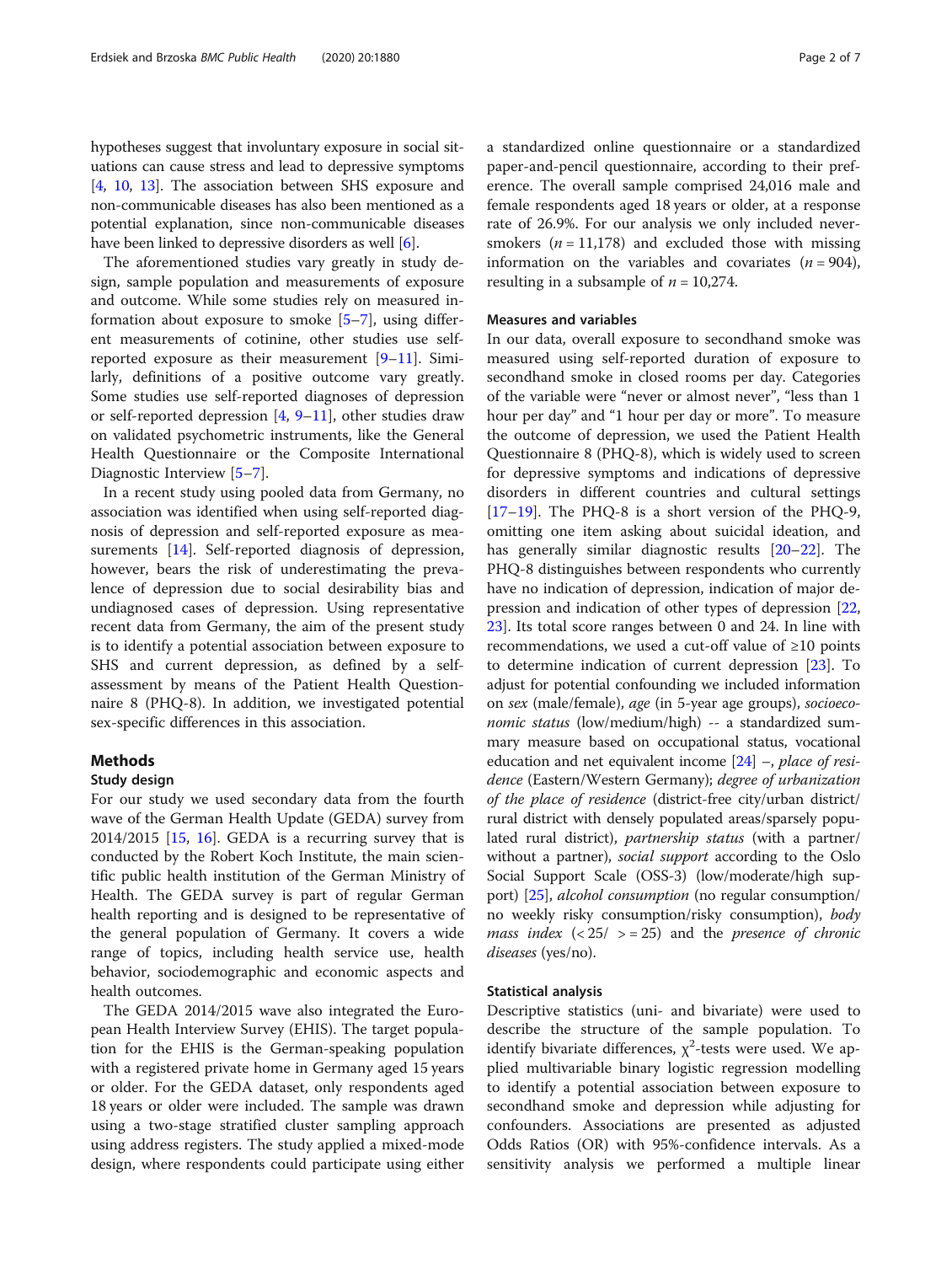regression with robust standard errors using the logtransformed PHQ-8 sum score. To identify possible sexby-exposure interactions, i.e. differences in effect sizes between men and women, we included interaction terms into the model and calculated predicted margins and marginal contrasts [[26,](#page-5-0) [27\]](#page-5-0). All analyses were done using Stata 15 [[28\]](#page-5-0).

# Results

Our sample consisted of 3956 men and 6318 women. Overall prevalence of any type of depression in our sample as determined by a PHQ-8 score of ≥10 was 7.4%, with a higher prevalence in women than in men (8.8% vs. 5.3%). While the majority were never or almost never exposed to SHS (90.4%), 7.1% were exposed less than 1 h per day and around 2.5% reported being exposed for 1 h per day or longer. Overall, men had higher percentages of exposure. While 9.6% of men reported medium exposure and 2.7% high exposure, only 5.6% of women reported medium exposure and 2.4% high exposure.

With increasing exposure to SHS the prevalence of depression among participants increased, from 7.0% among those never or almost never exposed to 10.2% among those exposed less than 1 h per day and 14.1% among those exposed for 1 h per day or longer ( $p < 0.001$ ). We also found significant differences between exposure groups for all covariates, with the exception of the degree of urbanization ( $p = 0.292$ ) (Table [1\)](#page-3-0).

After adjusting for potential confounders, logistic regression modeling of the main effects showed no significant association between exposure to SHS for less than 1 h per day and indication of depression (OR = 1.22;  $p =$ 0.154) (Table [2](#page-4-0)). In contrast, exposure to SHS for 1 h per day or longer was significantly associated with an increased odds of currently suffering from depression (OR = 1.59;  $p = 0.018$ ). As a sensitivity analysis we calculated a multiple linear regression model with robust standard errors and using log-transformed PHQ-8 sum scores as the dependent variable to meet all necessary assumptions. The sensitivity analysis showed significantly higher scores for exposure to SHS for less than 1 h per day ( $\beta$  = 0.1; *p* = 0.001) and exposure to SHS for 1 h per day or longer (β = 0.15;  $p = 0.001$ ).

The logistic regression model further revealed that being female was associated with increased odds of depression as well  $(OR = 1.61; p < 0.001)$ . We also found significant associations for the majority of covariates, apart from those relating to place of residence, weight and risky alcohol consumption. To determine potential sex-specific differences in the association, we fitted a model using interaction terms and calculated predictive margins and marginal contrasts, but did not identify any significant interaction in the association (not shown).

# **Discussion**

The main aim of our study was to examine the association between exposure to secondhand smoke (SHS) and current depression. Using data from a recent, nationally representative German survey and focusing on never-smokers, we observed a positive association between higher levels of exposure to SHS and current depression as measured by the PHQ-8. While SHS exposure of  $\langle 1 \text{ h}/\text{day} \rangle$ , as compared to no exposure, was associated with 22% higher odds of depression (however, not statistically significant), never-smokers exposed ≥1 h/day per day had 59% significantly higher odds of depression than never-smokers not exposed to SHS. A sensitivity analysis also showed a significant positive correlation between levels of exposure to SHS and PHQ-8 scores. This corresponds to findings of positive associations for different populations from other studies [\[5,](#page-5-0) [6\]](#page-5-0). Another recent study among never-smokers also identified positive associations between exposure to SHS and depressive symptoms and established dose-response relations [\[4](#page-5-0)]. We found no differences in the association between men and women. This is in line with some of the findings from other studies  $[1, 6]$  $[1, 6]$  $[1, 6]$  $[1, 6]$ , but not with others  $[5, 9-11]$  $[5, 9-11]$  $[5, 9-11]$  $[5, 9-11]$  $[5, 9-11]$  $[5, 9-11]$ .

As mentioned before, different hypotheses have been presented to explain the association between exposure to SHS and depression, with some of these not being mutually exclusive. Under the assumption of a causal effect of exposure to SHS on the risk of depression and/or symptom severity, public health policies to reduce passive smoking might, among other health benefits, contribute to reducing the burden of depression in the German population. One study from Germany found that the main area of exposure to SHS was the workplace, suggesting the necessity for further restrictions to smoking in public [\[29](#page-6-0)]. Other frequently reported places of exposure were bars/discotheques and the home of a friend, suggesting that non-smokers do not actively avoid exposure in these situations [[29\]](#page-6-0). In light of these findings, psychotherapeutic approaches to depression could be supplemented by addressing voluntary social interactions that include passive smoking. For active smoking, some studies suggest bidirectional effects [[30](#page-6-0)– [33\]](#page-6-0), where smoking is used to self-medicate but also affecting levels of neurotransmitters and so creating an additional motive to increase or continue tobacco consumption. Other studies have suggested that bidirectional associations may result at least partially from shared underlying risk factors, such as genetic factors and gene-environment interactions [[14](#page-5-0), [34](#page-6-0), [35](#page-6-0)].

Previous research has been diverse in terms of measurements used and populations investigated. This limits the comparability across studies. In a previous study that used an earlier wave of the GEDA survey, no association was found when using self-reported medical diagnosis of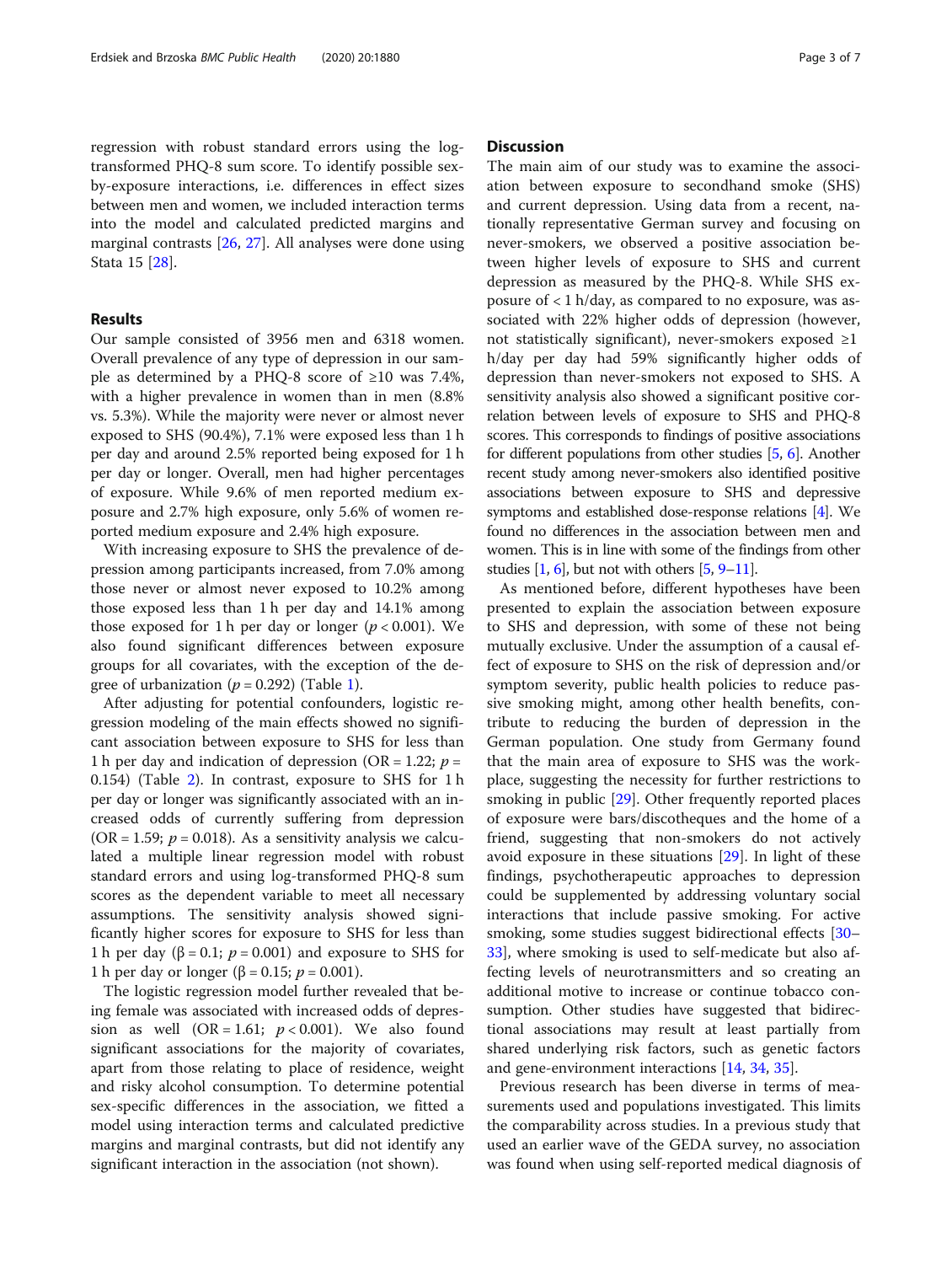<span id="page-3-0"></span>Table 1 Sample characteristics by duration of exposure to secondhand smoke (SHS) (data from the 2014/2015 German Health Update [GEDA] survey on all never-smokers;  $n = 10,274$ ]

|                                                  | <b>Exposure to SHS</b> |       |             |       |             |       |                                                                                      | p-value |            |
|--------------------------------------------------|------------------------|-------|-------------|-------|-------------|-------|--------------------------------------------------------------------------------------|---------|------------|
|                                                  | $(n = 9286)$           |       | $(n = 732)$ |       | $(n = 256)$ |       | never or almost never less than 1 h per day 1 h per day or more total $(n = 10,274)$ |         |            |
|                                                  | n                      | $\%$  | n           | $\%$  | n           | %     | n                                                                                    | %       |            |
| Sex                                              |                        |       |             |       |             |       |                                                                                      |         |            |
| female                                           | 5816                   | 62.6% | 351         | 48.0% | 151         | 59.0% | 6318                                                                                 | 61.5%   | $< 0.001*$ |
| male                                             | 3470                   | 37.4% | 381         | 52.0% | 105         | 41.0% | 3956                                                                                 | 38.5%   |            |
| Socioeconomic status                             |                        |       |             |       |             |       |                                                                                      |         |            |
| low                                              | 1136                   | 12.2% | 138         | 18.9% | 75          | 29.3% | 1349                                                                                 | 13.1%   | $< 0.001*$ |
| medium                                           | 5046                   | 54.3% | 459         | 62.7% | 153         | 59.8% | 5658                                                                                 | 55.1%   |            |
| high                                             | 3104                   | 33.4% | 135         | 18.4% | 28          | 10.9% | 3267                                                                                 | 31.8%   |            |
| Partnership status                               |                        |       |             |       |             |       |                                                                                      |         |            |
| with a partner                                   | 5439                   | 58.6% | 236         | 32.2% | 112         | 43.8% | 5787                                                                                 | 56.3%   | $< 0.001*$ |
| without a partner                                | 3847                   | 41.4% | 496         | 67.8% | 144         | 56.3% | 4487                                                                                 | 43.7%   |            |
| Place of residence                               |                        |       |             |       |             |       |                                                                                      |         |            |
| Western Germany                                  | 7006                   | 75.4% | 515         | 70.4% | 191         | 74.6% | 7712                                                                                 | 75.1%   | $0.009*$   |
| Eastern Germany                                  | 2280                   | 24.6% | 217         | 29.6% | 65          | 25.4% | 2562                                                                                 | 24.9%   |            |
| Degree of urbanization                           |                        |       |             |       |             |       |                                                                                      |         |            |
| district-free city                               | 2753                   | 29.6% | 215         | 29.4% | 78          | 30.5% | 3046                                                                                 | 29.6%   | 0.292      |
| urban district                                   | 3441                   | 37.1% | 272         | 37.2% | 100         | 39.1% | 3813                                                                                 | 37.1%   |            |
| rural district with densely populated areas 1475 |                        | 15.9% | 110         | 15.0% | 26          | 10.2% | 1611                                                                                 | 15.7%   |            |
| sparsely populated rural district                | 1617                   | 17.4% | 135         | 18.4% | 52          | 20.3% | 1804                                                                                 | 17.6%   |            |
| Social support (OSS 3)                           |                        |       |             |       |             |       |                                                                                      |         |            |
| low                                              | 1411                   | 15.2% | 151         | 20.6% | 42          | 16.4% | 1604                                                                                 | 15.6%   | $0.006*$   |
| moderate                                         | 5097                   | 54.9% | 402         | 54.9% | 156         | 60.9% | 5655                                                                                 | 55.0%   |            |
| high                                             | 2778                   | 29.9% | 179         | 24.5% | 58          | 22.7% | 3015                                                                                 | 29.3%   |            |
| Alcohol consumption                              |                        |       |             |       |             |       |                                                                                      |         |            |
| no regular consumption                           | 5311                   | 57.2% | 409         | 55.9% | 163         | 63.7% | 5883                                                                                 | 57.3%   | $< 0.001*$ |
| no weekly risky consumption                      | 2984                   | 32.1% | 226         | 30.9% | 53          | 20.7% | 3263                                                                                 | 31.8%   |            |
| risky consumption                                | 991                    | 10.7% | 97          | 13.3% | 40          | 15.6% | 1128                                                                                 | 11.0%   |            |
| Body mass index                                  |                        |       |             |       |             |       |                                                                                      |         |            |
| < 25                                             | 4285                   | 46.1% | 331         | 45.2% | 159         | 62.1% | 4775                                                                                 | 46.5%   | $< 0.001*$ |
| $\geq 25$                                        | 5001                   | 53.9% | 401         | 54.8% | 97          | 37.9% | 5499                                                                                 | 53.5%   |            |
| Presence of chronic diseases                     |                        |       |             |       |             |       |                                                                                      |         |            |
| yes                                              | 3932                   | 42.3% | 269         | 36.7% | 117         | 45.7% | 4318                                                                                 | 42.0%   | $< 0.001*$ |
| no                                               | 5354                   | 57.7% | 463         | 63.3% | 139         | 54.3% | 5956                                                                                 | 58.0%   |            |
| Current depression (PHQ-8 $\geq$ 10)             |                        |       |             |       |             |       |                                                                                      |         |            |
| yes                                              | 652                    | 7.0%  | 75          | 10.2% | 36          | 14.1% | 763                                                                                  | 7.4%    | $< 0.001*$ |
| no                                               | 8634                   | 93.0% | 657         | 89.8% | 220         | 85.9% | 9511                                                                                 | 92.6%   |            |

OSS 3 Oslo Social Support Scale 3, PHQ Patient Health Questionnaire

\* significant differences between exposure groups at 5%-level

depression as the outcome [[14](#page-5-0)]. This could suggest an underestimation due to undiagnosed cases of depression. In addition, individuals with a diagnosis of depression are likely to get medical and/or psychotherapeutic treatment, which could affect the association due to lower symptom levels among diagnosed as compared to undiagnosed individuals. Similar to other studies [\[4](#page-5-0)–[6](#page-5-0)], we identified a positive association between higher levels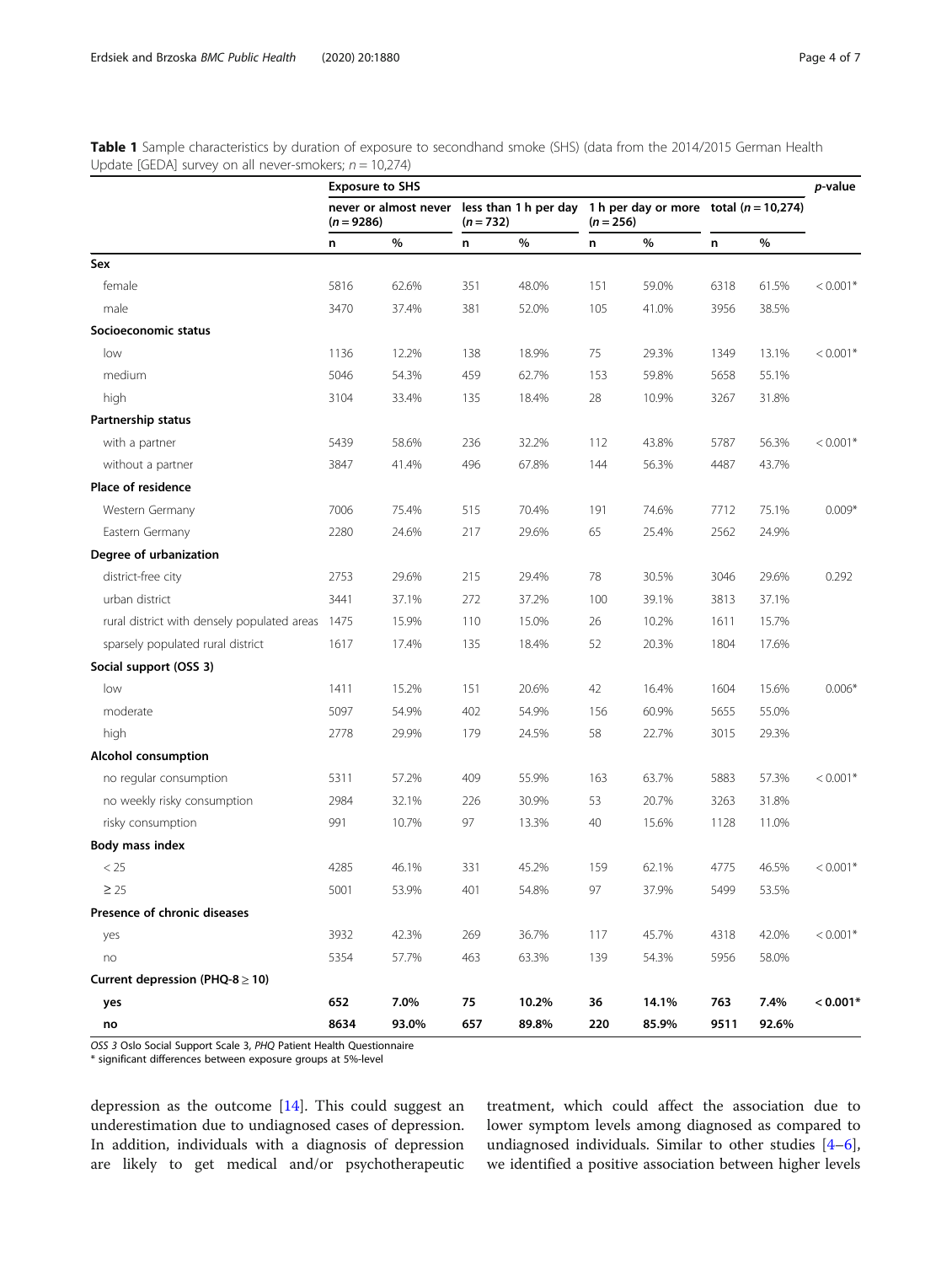<span id="page-4-0"></span>Table 2 Results of the multivariable logistic regression model with current depression (PHQ-8  $\geq$  10) as the dependent variable (data from the 2014/2015 German Health Update [GEDA] survey on all never-smokers;  $n = 10,274$ ; main effects model, no interaction effects included)

|                              |                                            | <b>Odds Ratio</b> | p-value | 95% confidence interval |      |
|------------------------------|--------------------------------------------|-------------------|---------|-------------------------|------|
| <b>Exposure to SHS</b>       | Never or almost never (ref.)               | 1.00              |         |                         |      |
|                              | Less than 1 h per day                      | 1.22              | 0.154   | 0.93                    | 1.61 |
|                              | 1 h per day or more                        | $1.59^{8}$        | 0.018   | 1.08                    | 2.35 |
| Sex                          | Male (ref.)                                | 1.00              |         |                         |      |
|                              | Female                                     | $1.61*$           | < 0.001 | 1.35                    | 1.92 |
| Age                          | (in 5-year groups)                         | $0.95*$           | < 0.001 | 0.92                    | 0.97 |
| Partnership status           | With a partner (ref.)                      | 1.00              |         |                         |      |
|                              | Without a partner                          | $1.49*$           | < 0.001 | 1.26                    | 1.76 |
| Socioeconomic status         | Low (ref.)                                 | 1.00              |         |                         |      |
|                              | Medium                                     | 0.72              | 0.001   | 0.58                    | 0.88 |
|                              | High                                       | $0.52*$           | < 0.001 | 0.41                    | 0.67 |
| Social support (OSS 3)       | Low support (ref.)                         | 1.00              |         |                         |      |
|                              | Moderate support                           | $0.34*$           | < 0.001 | 0.28                    | 0.40 |
|                              | High support                               | $0.20*$           | < 0.001 | 0.16                    | 0.25 |
| Place of residence           | Western Germany (ref.)                     | 1.00              |         |                         |      |
|                              | Eastern Germany                            | $0.91*$           | 0.327   | 0.75                    | 1.10 |
| Degree of urbanization       | District-free city (ref.)                  | 1.00              |         |                         |      |
|                              | Urban district                             | 0.81              | 0.039   | 0.67                    | 0.99 |
|                              | Rural district with densely populated area | 0.90              | 0.381   | 0.71                    | 1.14 |
|                              | Sparsely populated rural district          | 0.90              | 0.398   | 0.71                    | 1.14 |
| Presence of chronic diseases | Yes (ref.)                                 | 1.00              |         |                         |      |
|                              | No                                         | $0.28*$           | < 0.001 | 0.24                    | 0.34 |
| Body mass index              | 25 or higher (ref.)                        | 1.00              |         |                         |      |
|                              | Less than 25                               | 0.93              | 0.425   | 0.79                    | 1.10 |
| Alcohol consumption          | No regular consumption (ref.)              | 1.00              |         |                         |      |
|                              | No weekly risky consumption                | $0.63*$           | < 0.001 | 0.52                    | 0.77 |
|                              | Risky consumption                          | 0.80              | 0.120   | 0.61                    | 1.06 |

SHS Secondhand smoke, OSS 3 Oslo Social Support Scale 3, PHQ Patient Health Questionnaire, ref. reference category

\* statistically significant at 5%-level

of SHS exposure and depression using the PHQ-8. In this respect, measurements of depression that detect lower levels of symptoms might be better suited to identify associations between exposure to SHS and depression.

This study has several limitations that need to be considered. Due to the use of cross-sectional data from a survey, we cannot establish any causality or timeline. We used self-reported duration on SHS which may have over- or underestimated the true exposure. Social desirability bias may lead to active smokers being classified as non- or never-smokers and overestimation of the association. The strengths of our study include the use of a large, population-based dataset that is representative for German adults. Another strength is the use of a validated psychometric instrument to assess depression instead of self-reported diagnosis of depression or nonvalidated instruments. We also included a large number of known confounders and considered sex-specific differences in the association.

# Conclusions

We found positive associations between higher levels of selfreported exposure to second-hand smoke and current depression as determined by the PHQ-8. We identified no significant differences between men and women in the strength of the association. More studies, preferably using longitudinal data and validated measures of depression or depressive symptoms, are necessary to identify the directionality or bidirectionality of the association and potential causal effects. The association of exposure to SHS and depression suggests that measures to reduce exposure to SHS may contribute to reducing the burden of mental illness in addition to other health benefits.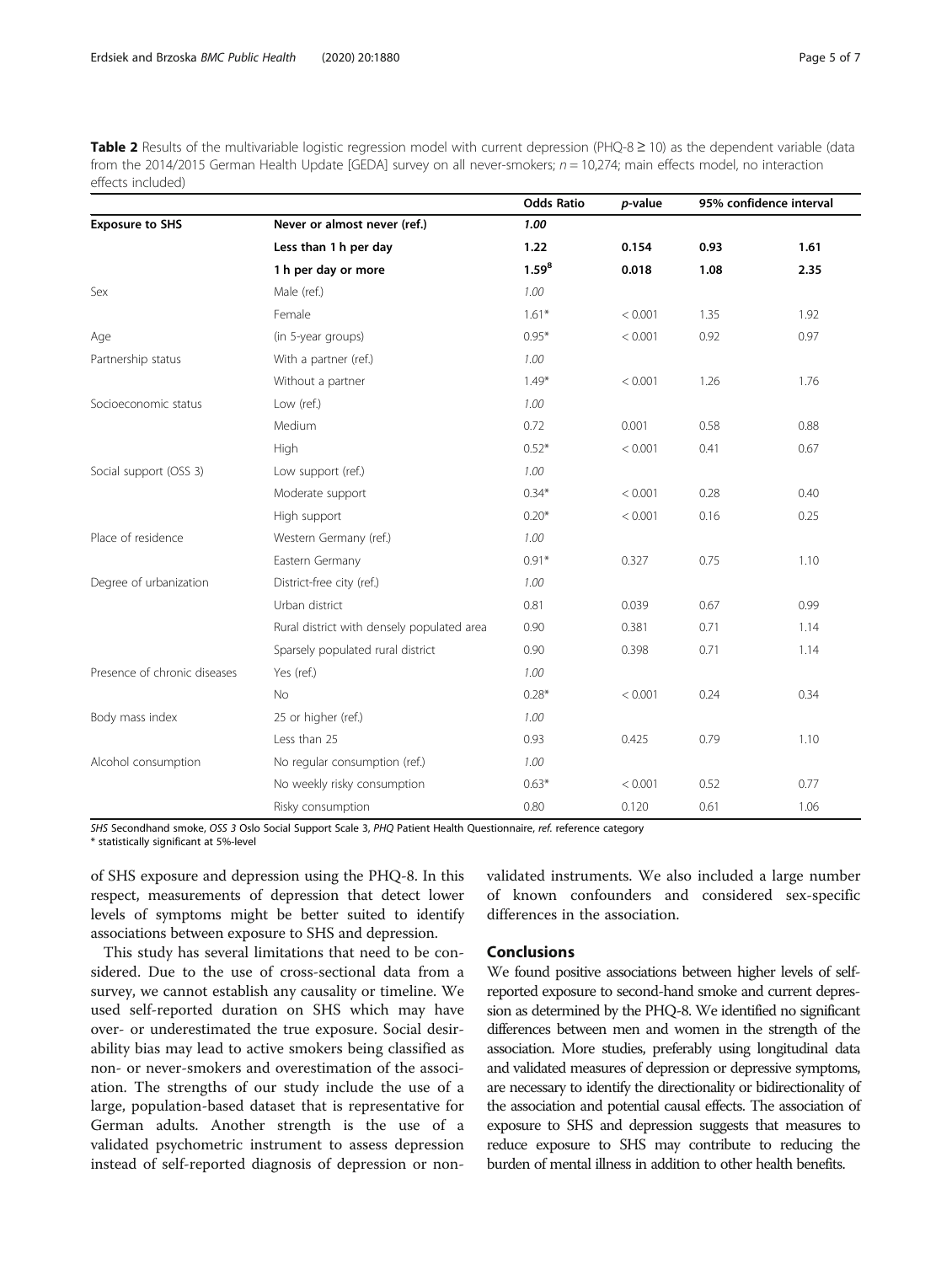#### <span id="page-5-0"></span>Abbreviations

EHIS: European Health Interview Survey; GABA: γ-aminobutyric acid; GEDA: German Health Update; OR: Odds Ratio; OSS-3: 3-item Oslo Social Support Scale; PHQ-8: 8-item version of the Patient Health Questionnaire; SHS: Second-hand smoke

#### Acknowledgements

Not applicable.

### Authors' contributions

FE was responsible for research and literature review, finalized the statistical analysis and wrote the manuscript. PB conceptualized the idea and carried out the initial statistical analyses. All authors have approved the final article.

#### Funding

This research did not receive any specific grant from funding agencies in the public, commercial, or not-for-profit sectors. Open Access funding enabled and organized by Projekt DEAL.

# Availability of data and materials

The dataset analyzed in the current study is available from the Robert Koch-Institute upon application: [https://www.rki.de/EN/Content/Health\\_Monitor](https://www.rki.de/EN/Content/Health_Monitoring/Public_Use_Files/application/application_node.html)[ing/Public\\_Use\\_Files/application/application\\_node.html](https://www.rki.de/EN/Content/Health_Monitoring/Public_Use_Files/application/application_node.html).

#### Ethics approval and consent to participate

The present study uses data from a survey that has been implemented as part of the routinely conducted health reporting activities of the Robert Koch-Institute, a body of the German Federal Ministry of Health. The survey fulfils all requirements and guidelines of the Federal data protection act. Participation in the survey was voluntary and anonymous and all participants provided an informed consent before participation. The survey was approved by the Federal Commissioner for Data Protection and Freedom of Information. Following national guidelines for secondary data analyses, no further ethical approval was necessary for the present analysis.

#### Consent for publication

Not applicable.

#### Competing interests

The authors declare that they have no competing interests.

Received: 20 July 2020 Accepted: 25 November 2020 Published online: 07 December 2020

#### References

- Patten SB, Williams JVA, Lavorato DH, Woolf B, Wang JL, Bulloch AGM, Sajobi T. Major depression and secondhand smoke exposure. J Affect Disord. 2018;225:260–4. [https://doi.org/10.1016/j.jad.2017.08.006.](https://doi.org/10.1016/j.jad.2017.08.006)
- 2. Fluharty M, Taylor AE, Grabski M, Munafò MR. The association of cigarette smoking with depression and anxiety: a systematic review. Nicotine Tob Res. 2017;19:3–13. [https://doi.org/10.1093/ntr/ntw140.](https://doi.org/10.1093/ntr/ntw140)
- Zeng Y-N, Li Y-M. Secondhand smoke exposure and mental health in adults: a meta-analysis of cross-sectional studies. Soc Psychiatry Psychiatr Epidemiol. 2016;51:1339–48. <https://doi.org/10.1007/s00127-015-1164-5>.
- 4. Bang I, Jeong Y-J, Park Y-Y, Moon N-Y, Lee J, Jeon T-H. Secondhand smoking is associated with poor mental health in Korean adolescents. Tohoku J Exp Med. 2017;242:317–26. <https://doi.org/10.1620/tjem.242.317>.
- 5. Hamer M, Stamatakis E, Batty GD. Objectively assessed secondhand smoke exposure and mental health in adults: cross-sectional and prospective evidence from the Scottish health survey. Arch Gen Psychiatry. 2010;67:850– 5. <https://doi.org/10.1001/archgenpsychiatry.2010.76>.
- 6. Bandiera FC, Arheart KL, Caban-Martinez AJ, Fleming LE, McCollister K, Dietz NA, et al. Secondhand smoke exposure and depressive symptoms. Psychosom Med. 2010;72:68–72. [https://doi.org/10.1097/PSY.](https://doi.org/10.1097/PSY.0b013e3181c6c8b5) [0b013e3181c6c8b5.](https://doi.org/10.1097/PSY.0b013e3181c6c8b5)
- 7. Bot M, Vink JM, Willemsen G, Smit JH, Neuteboom J, Kluft C, et al. Exposure to secondhand smoke and depression and anxiety: a report from two studies in the Netherlands. J Psychosom Res. 2013;75:431–6. [https://doi.org/](https://doi.org/10.1016/j.jpsychores.2013.08.016) [10.1016/j.jpsychores.2013.08.016.](https://doi.org/10.1016/j.jpsychores.2013.08.016)
- 8. Park S. Associations between household secondhand smoke exposure and health problems among non-smoking adolescents in the Republic of Korea. J Prim Prev. 2017;38:385–402. [https://doi.org/10.1007/s10935-017-0467-6.](https://doi.org/10.1007/s10935-017-0467-6)
- Kim NH, Choi H, Kim NR, Shim J-S, Kim HC. Secondhand smoke exposure and mental health problems in Korean adults. Epidemiol Health. 2016;38: e2016009. [https://doi.org/10.4178/epih.e2016009.](https://doi.org/10.4178/epih.e2016009)
- 10. Gim W, Yoo J-H, Shin J-Y, Goo A-J. Relationship between secondhand smoking with depressive symptom and suicidal ideation in Korean non-smoker adults: the Korean National Health and Nutrition Examination Survey 2010-2012. Korean J Fam Med. 2016;37:97–104. [https://doi.org/10.4082/kjfm.2016.37.2.97.](https://doi.org/10.4082/kjfm.2016.37.2.97)
- 11. Jung SJ, Shin A, Kang D. Active smoking and exposure to secondhand smoke and their relationship to depressive symptoms in the Korea national health and nutrition examination survey (KNHANES). BMC Public Health. 2015;15:1053. [https://doi.org/10.1186/s12889-015-2402-1.](https://doi.org/10.1186/s12889-015-2402-1)
- 12. Bandiera FC. What are candidate biobehavioral mechanisms underlying the association between secondhand smoke exposure and mental health? Med Hypotheses. 2011;77:1009–10. [https://doi.org/10.1016/j.mehy.2011.08.036.](https://doi.org/10.1016/j.mehy.2011.08.036)
- 13. Kim NH, Kim HC, Lee JY, Lee J-M, Suh I. Association between environmental tobacco smoke and depression among Korean women. BMJ Open. 2015;5: e007131. <https://doi.org/10.1136/bmjopen-2014-007131>.
- 14. Erdsiek F, Brzoska P. Association between second-hand smoke exposure and depression and its moderation by sex: findings from a nation-wide population survey in Germany. J Affect Disord. 2019;253:102–6. [https://doi.](https://doi.org/10.1016/j.jad.2019.04.081) [org/10.1016/j.jad.2019.04.081](https://doi.org/10.1016/j.jad.2019.04.081).
- 15. Robert Koch Institute, Department of Epidemiology and Health Monitoring. German Health Update 2014/2015-EHIS (GEDA 2014/2015-EHIS): Scientific Use File first version. Berlin: RKI Robert Koch Institute; 2018.
- 16. Lange C, Jentsch F, Allen J, Hoebel J, Kratz AL, von der Lippe E, et al. Data resource profile: German health update (GEDA)--the health interview survey for adults in Germany. Int J Epidemiol. 2015;44:442–50. [https://doi.org/10.](https://doi.org/10.1093/ije/dyv067) [1093/ije/dyv067](https://doi.org/10.1093/ije/dyv067).
- 17. Kröger C, Frantz I, Friel P, Heinrichs N. Posttraumatische und depressive Symptomatik bei Asylsuchenden. Psychother Psychosom Med Psychol. 2016;66:377–84. [https://doi.org/10.1055/s-0042-114045.](https://doi.org/10.1055/s-0042-114045)
- 18. Huang FY, Chung H, Kroenke K, Delucchi KL, Spitzer RL. Using the patient health questionnaire-9 to measure depression among racially and ethnically diverse primary care patients. J Gen Intern Med. 2006;21:547–52. [https://doi.](https://doi.org/10.1111/j.1525-1497.2006.00409.x) [org/10.1111/j.1525-1497.2006.00409.x](https://doi.org/10.1111/j.1525-1497.2006.00409.x).
- 19. Diez-Quevedo C, Rangil T, Sanchez-Planell L, Kroenke K, Spitzer RL. Validation and utility of the patient health questionnaire in diagnosing mental disorders in 1003 general hospital Spanish inpatients. Psychosom Med. 2001;63:679–86. <https://doi.org/10.1097/00006842-200107000-00021>.
- 20. Shin C, Lee S-H, Han K-M, Yoon H-K, Han C. Comparison of the usefulness of the PHQ-8 and PHQ-9 for screening for major depressive disorder: analysis of psychiatric outpatient data. Psychiatry Investig. 2019;16:300–5. [https://doi.org/10.30773/pi.2019.02.01.](https://doi.org/10.30773/pi.2019.02.01)
- 21. Kroenke K, Spitzer RL, Williams JBW, Löwe B. The patient health questionnaire: somatic, anxiety, and depressive symptom scales: a systematic review. Gen Hosp Psychiatry. 2010;32:345–59. [https://doi.org/10.1016/j.genhosppsych.2010.03.006.](https://doi.org/10.1016/j.genhosppsych.2010.03.006)
- 22. Kroenke K, Spitzer RL. The PHQ-9: a new depression diagnostic and severity measure. Psychiatr Ann. 2002;32:509–15. [https://doi.org/10.3928/0048-5713-](https://doi.org/10.3928/0048-5713-20020901-06) [20020901-06.](https://doi.org/10.3928/0048-5713-20020901-06)
- 23. Kroenke K, Strine TW, Spitzer RL, Williams JBW, Berry JT, Mokdad AH. The PHQ-8 as a measure of current depression in the general population. J Affect Disord. 2009;114:163–73. <https://doi.org/10.1016/j.jad.2008.06.026>.
- 24. Lampert T, Kroll LE, Müters S, Stolzenberg H. Messung des sozioökonomischen status in der Studie "Gesundheit in Deutschland aktuell" (GEDA). Bundesgesundheitsblatt Gesundheitsforschung Gesundheitsschutz. 2013;56:131–43. [https://doi.org/10.1007/s00103-012-1583-3.](https://doi.org/10.1007/s00103-012-1583-3)
- 25. Dalgard OS, Dowrick C, Lehtinen V, Vazquez-Barquero JL, Casey P, Wilkinson G, et al. Negative life events, social support and gender difference in depression: a multinational community survey with data from the ODIN study. Soc Psychiatry Psychiatr Epidemiol. 2006;41:444–51. [https://doi.org/10.](https://doi.org/10.1007/s00127-006-0051-5) [1007/s00127-006-0051-5](https://doi.org/10.1007/s00127-006-0051-5).
- 26. Tabachnick BG, Fidell LS. Using multivariate statistics. 6th ed. Boston: Pearson; 2013.
- 27. Mood C. Logistic regression: why we cannot do what we think we can do, and what we can do about it. Eur Sociol Rev. 2010;26:67–82. [https://doi.org/](https://doi.org/10.1093/esr/jcp006) [10.1093/esr/jcp006](https://doi.org/10.1093/esr/jcp006).
- 28. StataCorp. Stata statistical software: Release 15. College Station: StataCorp LP; 2017.